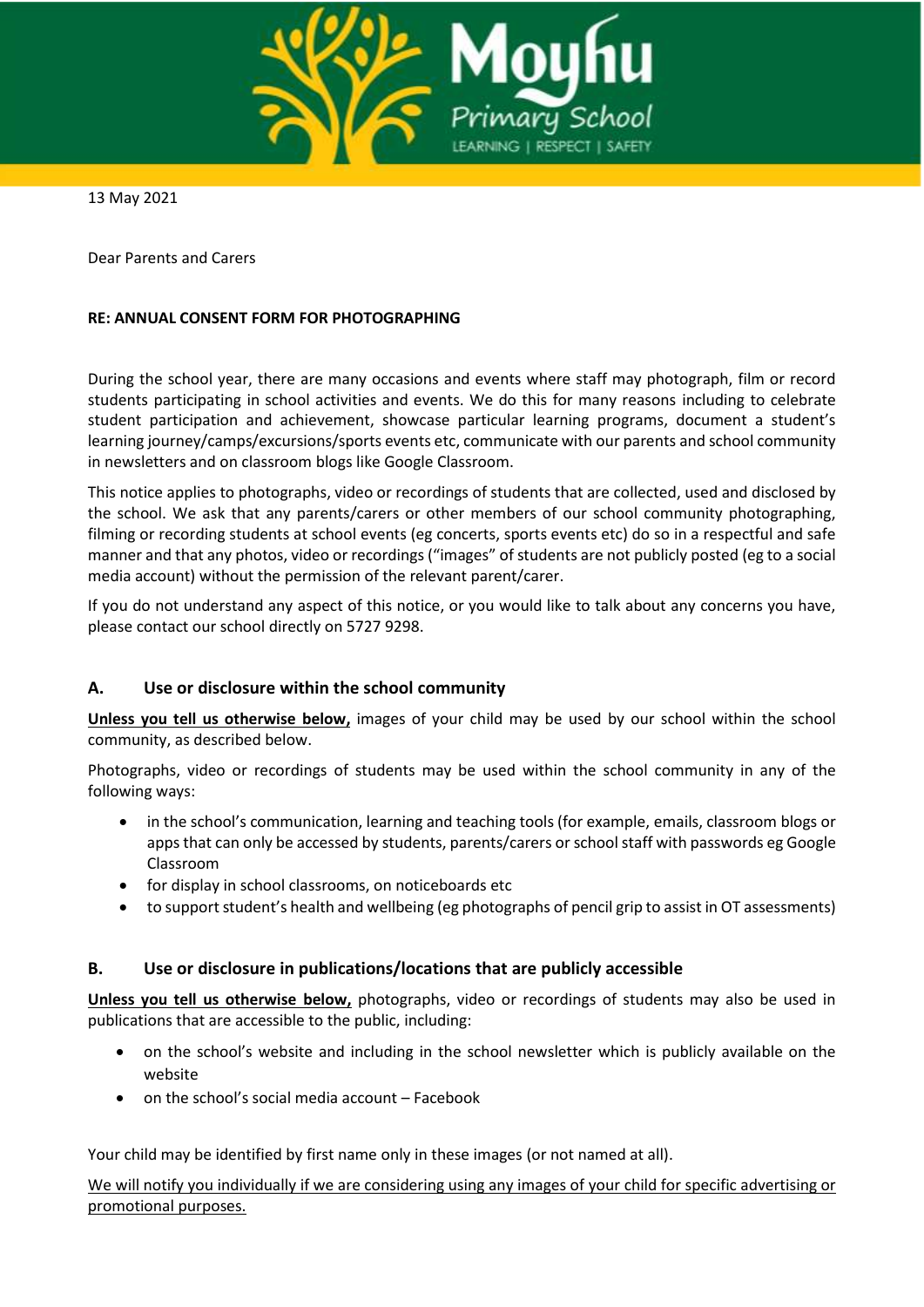## **Privacy**

Photographs, video and recordings of a person that may be capable of identifying the person may constitute a collection of 'personal information' under Victorian privacy law. This means that any images of your child taken by the school may constitute a collection of your child's personal information. The school is part of the Department of Education and Training (**the Department**). The Department values the privacy of every person and must comply with the *Privacy and Data Protection Act 2014* (Vic) when collecting and managing all personal information. For further information see *[Schools' Privacy](http://www.education.vic.gov.au/Pages/schoolsprivacypolicy.aspx) Policy* [\(http://www.education.vic.gov.au/Pages/schoolsprivacypolicy.aspx\)](http://www.education.vic.gov.au/Pages/schoolsprivacypolicy.aspx).

# **Ownership and Reproduction**

Copyright in the images will be wholly owned by the school. This means that the school may use the images in the ways described in this form without notifying, acknowledging or compensating you or your child.

## **Opt Out/in**

Moyhu Primary School understands that parents and carers have the right to withhold permission for our school to use photographs, video or recordings of your child (apart from circumstances where the school is not required to seek consent – see *our Photographing, Filming and Recording Students Policy*).

**If you have read this notice and are comfortable with the school using photos, video or recordings of your child as described above, please sign the below and return to school.** 

However, if you have decided that you **do not** want images of your child to be collected or used by our school, **please contact the school directly and advise either** the Principal or Business Manager. Please note that it may not be possible for the school to amend past publications or to withdraw images that are already in the public domain.